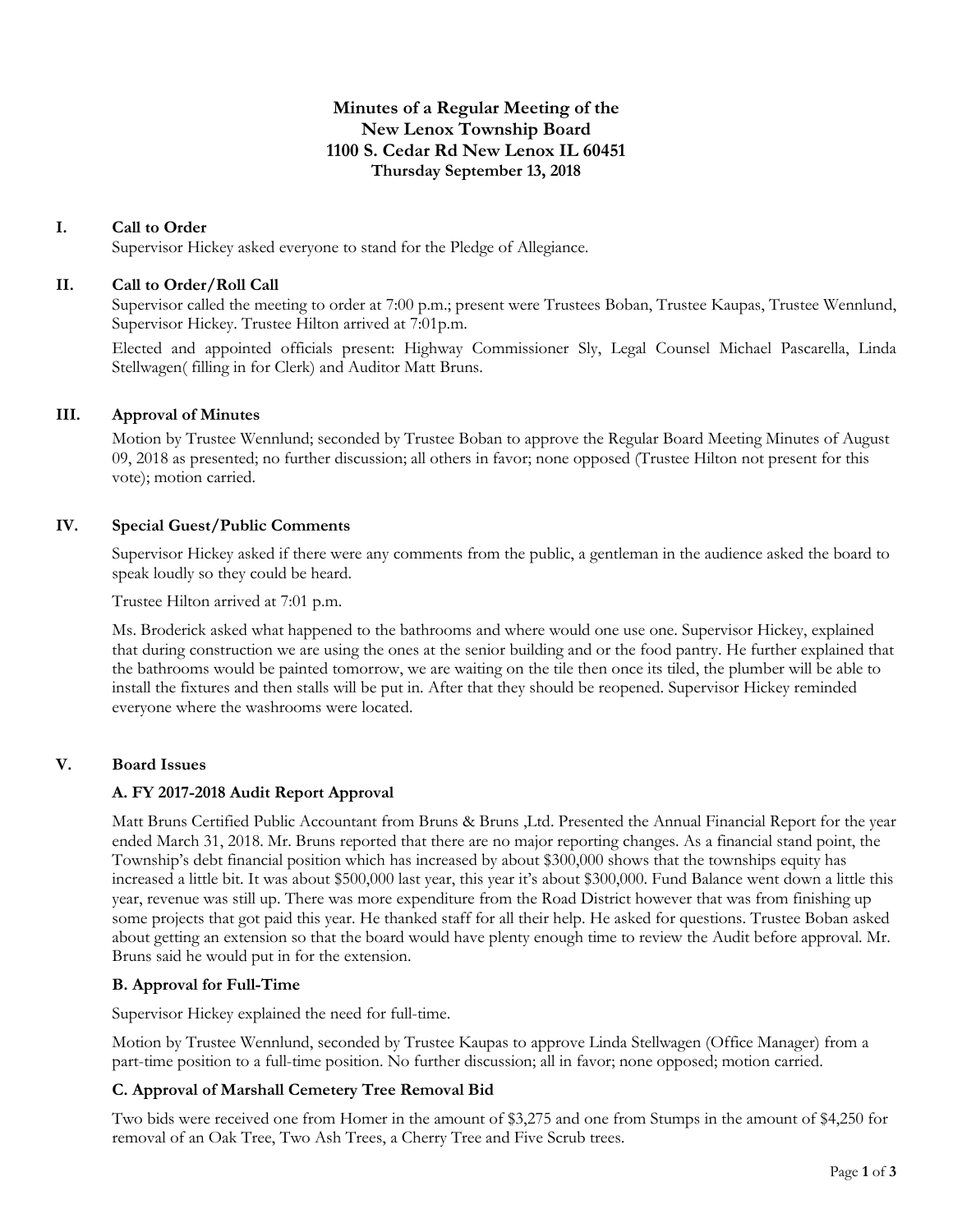A motion was made by Trustee Wennlund, seconded by Trustee Kaupas, to accept the low bid from Homer in the amount of \$3,275 for tree removal services.

No further duscussion; On a roll call vote; Trustee Boban aye, Trustee Kaupas aye, Trustee Wennlund aye, Trustee Hilton aye and Supervisor Hickey aye, all in favor; none opposed; motion carried.

Supervisor Hickey shared with the board that at the Maplewood Cemetery a Walnut tree was hit by lightning. He has called TORMA they told him to get bids. He has contacted Homer and Stumps. It looks like by \$5 Stumps will be the low bidder.

# **D. Approval for Bathroom Partitions**

Specialty Direct has put a bid in for installation of Partitions and Grab Bars for both Bathrooms in the amount of \$4,355.

A motion was made by Trustee Kaupas, seconded by Trustee Boban, to accept the bid from Specialty Direct. Discussion ensued; On a roll call vote; Trustee Boban aye, Trustee Kaupas aye, Trustee Wennlund aye, Trustee Hilton aye and Supervisor Hickey aye, all in favor; none opposed; motion carried.

# **VI. Reports from Township Officials**

## **A. Supervisor**

- 1. Supervisor Hickey reported the construction is coming along the office's will be painted tomorrow, the carpet tiles will be installed in the office's a week from tomorrow. The bathrooms will also be painted tomorrow they will be painting the top 3 feet, the bottom 5 feet will be tiled according to code.
- 2. Retrofitting of the Lights have been completed, the lights are now on sensors discussion ensued.
- 3. Supervisor Hickey shared that Road Commissioner Sly shared with him that he has had a request for an Honorary Street name be named after an individual (discussion ensued). He is looking for perhaps a resolution from the board in support of the Commissioners decision.

#### **Trustee Reports**

1. Trustee Boban highlighted thoughts on how to compare actual cost saving from the retro fitted lighting. Trustee Boban reported the third bin from County has been delivered for recycling, he is hoping that it does not get abused.

Electronics report, Trustee Boban stated, the program year-round is very well received by the community.

Mosquito Abatement the counts are still up. They will continue to monitor it; if needed another spraying may occur.

Safety Handbook is still in progress.

- 2. Trustee Kaupas reported that the foundation meeting will be held next Thursday, and she will be in attendance.
- 3. Trustee Wennlund stated that the tree issues have already been addressed.

Trustee Wennlund reported, that by the Supervisors request he is serving on the New Lenox Fire District Advisory Counsel. He reported that the Fire Protection District has considered bankruptcy and that's a serious issue, it's a matter of life and death. He stated that we have a responsibility to the residents of New Lenox township to provide a timely response for life and death situations. He strongly feels that we all need to support the referendum on the ballot in November. The committee is working very hard to get the information out there, to make this a successful referendum.

- 4. Trustee Hilton reported that 647 rides in August and 612 rides in July were utilized. They are very happy with the new Van. She understands there is a need for some part-time help servicing the riders, but with it being on short notice and not consistent times that it's hard to find.
- B. Clerk Smith absent
- C. Highway Commissioner Sly reported, Summer is over, they are trying to wrap things up. They are still working on some drainage work, sidewalks and curbs.